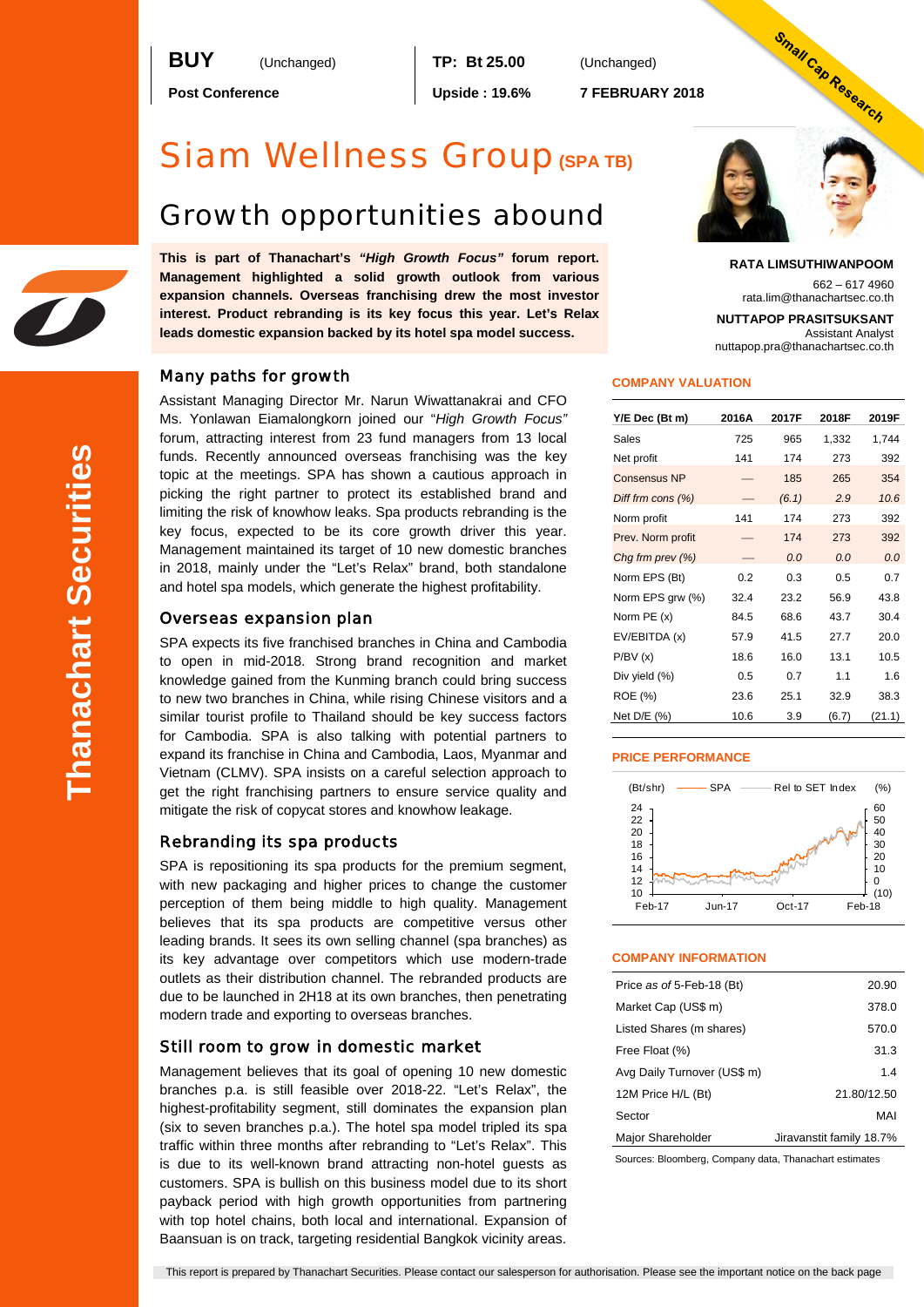# **COMPANY DESCRIPTION COMPANY RATING**

Siam Wellness Group PLC. operates wellness spas and other related businesses, with four main operations: 1. Spas under the brands "Let's Relax", "Rarin-Jinda Wellness Spa", and "BaanSuan Massage". 2. Hotel & Restaurants: A boutique resort hotel in Chiang Mai under the name "RarinJinda Wellness Spa Resort" and the "Deck 1" and "D Bistro" restaurants. 3. Spa products: Distributes and sells spa-related products under the "Blooming" brand. 4. Traditional Thai massage school "Blooming Thai Massage School" to train therapists in massage and spa services to support business expansion.

### **THANACHART'S SWOT ANALYSIS**

- Strong brand recognition especially among Chinese tourists
- Its own upstream business helps provide sufficient therapists and products for rapid expansion
- Strong balance sheet with net-cash status

#### $O$  — Opportunity  $I$  — Threat

- Gaining market share from smaller local players via both organic and inorganic expansion.
- Expansion of its business overseas.
- Adding more services at its spas to increase revenues per branch.

|                       | <b>Consensus</b> | Thanachart     | Diff           |
|-----------------------|------------------|----------------|----------------|
| Target price (Bt)     | 21.73            | 25.00          | 15%            |
| Net profit 17F (Bt m) | 185              | 174            | -6%            |
| Net profit 18F (Bt m) | 265              | 273            | 3%             |
| <b>Consensus REC</b>  | <b>BUY: 4</b>    | <b>HOLD: 1</b> | <b>SELL: 0</b> |

# **HOW ARE WE DIFFERENT FROM THE STREET?**

- Our 2017F earnings are 6% below the Bloomberg consensus number, which we attribute to us having higher expense assumptions, while our 2018F number is 3% higher, which we believe is due to us factoring in the new franchise deals signed recently.
- Our DCF-based TP is higher than the Street's as we factor in long-term growth potential of its expanding franchise partners.

Sources: Bloomberg consensus, Thanachart estimates Source: Thanachart estimates Source: Thanachart



Source: Thanachart Source: Thanachart Source: Thanachart; \*CG Rating

#### S — Strength W — Weakness

- Relies heavily on expansion to grow, due to limited capacity of service hours per branch
- **Highly dependent on Chinese tourist traffic**

- Extraordinary and uncontrollable events, i.e. geopolitical disturbances, natural disasters, etc. could disrupt its operations and decrease tourist traffic.
- Large network but only a small management team.

### **CONSENSUS COMPARISON RISKS TO OUR INVESTMENT CASE**

- A slower pace of expansion, both for domestic and overseas branches, would represent downside risk to our earnings forecasts.
- Any events causing a downturn in Thailand's tourism industry, i.e. involving politics, the global economy or natural disasters, would be negative for our numbers.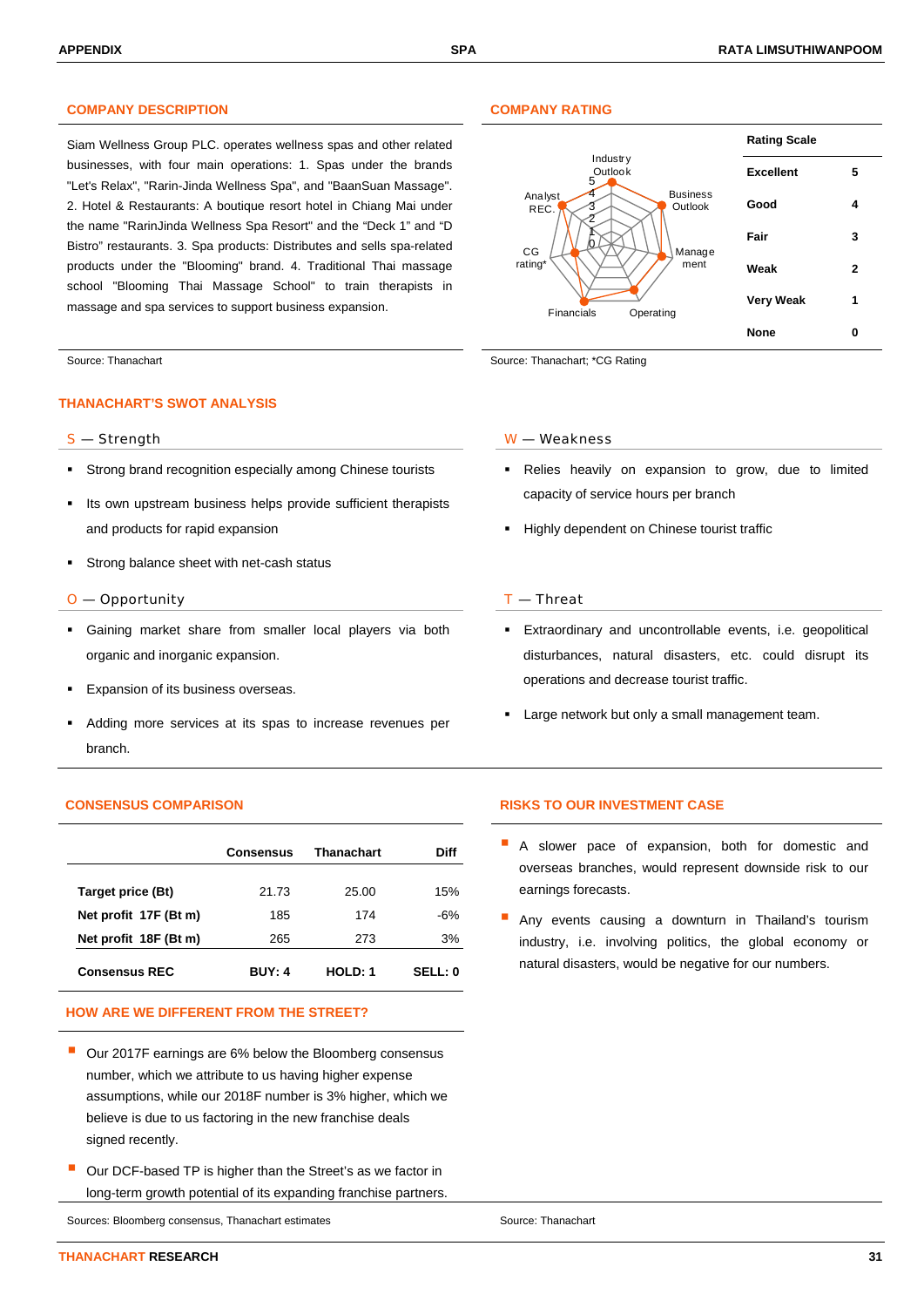# **INCOME STATEMENT**

| <b>Higher earnings growth</b> |
|-------------------------------|
| rate from faster branch-      |
| expansion pace                |

| Sales                             | 533         | 725      | 965      | 1,332    | 1,744    |
|-----------------------------------|-------------|----------|----------|----------|----------|
| Cost of sales                     | 335         | 485      | 638      | 845      | 1,081    |
| <b>Gross profit</b>               | 198         | 241      | 327      | 487      | 663      |
| % gross margin                    | 37.2%       | 33.2%    | 33.8%    | 36.5%    | 38.0%    |
| Selling & administration expenses | 74          | 89       | 126      | 164      | 201      |
| <b>Operating profit</b>           | 125         | 151      | 200      | 323      | 462      |
| % operating margin                | 23.3%       | 20.9%    | 20.7%    | 24.2%    | 26.5%    |
| Depreciation & amortization       | 39          | 55       | 87       | 105      | 123      |
| <b>EBITDA</b>                     | 164         | 207      | 287      | 428      | 585      |
| % EBITDA margin                   | 30.7%       | 28.5%    | 29.8%    | 32.1%    | 33.5%    |
| Non-operating income              | 10          | 14       | 18       | 25       | 32       |
| Non-operating expenses            | $\mathbf 0$ | $\Omega$ | $\Omega$ | $\Omega$ | $\Omega$ |
| Interest expense                  | (1)         | (2)      | (7)      | (7)      | (5)      |
| Pre-tax profit                    | 134         | 164      | 212      | 341      | 490      |
| Income tax                        | 27          | 23       | 38       | 68       | 98       |
| After-tax profit                  | 106         | 141      | 174      | 273      | 392      |
| % net margin                      | 20.0%       | 19.4%    | 18.0%    | 20.5%    | 22.5%    |
| Shares in affiliates' Earnings    | 0           | $\Omega$ | $\Omega$ | $\Omega$ | $\Omega$ |
| Minority interests                | $\mathbf 0$ | $\Omega$ | $\Omega$ | $\Omega$ | 0        |
| Extraordinary items               | $\mathbf 0$ | $\Omega$ | $\Omega$ | $\Omega$ | $\Omega$ |
| <b>NET PROFIT</b>                 | 106         | 141      | 174      | 273      | 392      |
| Normalized profit                 | 106         | 141      | 174      | 273      | 392      |
| EPS (Bt)                          | 0.2         | 0.2      | 0.3      | 0.5      | 0.7      |
| Normalized EPS (Bt)               | 0.2         | 0.2      | 0.3      | 0.5      | 0.7      |
| <b>BALANCE SHEET</b>              |             |          |          |          |          |
| FY ending Dec (Bt m)              | 2015A       | 2016A    | 2017F    | 2018F    | 2019F    |
| <b>ASSETS:</b>                    |             |          |          |          |          |
|                                   |             |          |          |          |          |

**FY ending Dec (Bt m) 2015A 2016A 2017F 2018F 2019F**

| <b>Strong balance sheet</b> |
|-----------------------------|
| due to asset-light          |
| expansion model             |

| FY ending Dec (Bt m)         | 2015A          | 2016A        | 2017F    | 2018F        | 2019F       |
|------------------------------|----------------|--------------|----------|--------------|-------------|
| <b>ASSETS:</b>               |                |              |          |              |             |
| Current assets:              | 114            | 88           | 348      | 265          | 484         |
| Cash & cash equivalent       | 60             | 33           | 300      | 200          | 400         |
| Account receivables          | $\overline{4}$ | 9            | 11       | 15           | 19          |
| Inventories                  | 14             | 20           | 27       | 35           | 45          |
| Others                       | 35             | 26           | 11       | 15           | 20          |
| Investments & loans          | $\mathbf 0$    | $\mathbf{0}$ | $\Omega$ | $\Omega$     | $\Omega$    |
| Net fixed assets             | 480            | 699          | 806      | 880          | 940         |
| Other assets                 | 61             | 78           | 104      | 143          | 188         |
| <b>Total assets</b>          | 655            | 865          | 1,258    | 1,289        | 1,611       |
| <b>LIABILITIES:</b>          |                |              |          |              |             |
| <b>Current liabilities:</b>  | 75             | 120          | 214      | 218          | 283         |
| Account payables             | 39             | 70           | 96       | 127          | 163         |
| Bank overdraft & ST loans    | $\mathbf 0$    | $\Omega$     | $\Omega$ | 0            | 0           |
| Current LT debt              | $\mathbf 0$    | 21           | 66       | 28           | 32          |
| Others current liabilities   | 36             | 30           | 52       | 63           | 88          |
| <b>Total LT debt</b>         | 1              | 80           | 263      | 111          | 128         |
| <b>Others LT liabilities</b> | 20             | 19           | 26       | 36           | 47          |
| <b>Total liabilities</b>     | 100            | 226          | 513      | 378          | 475         |
| Minority interest            | 0              | 0            | 0        | 0            | 0           |
| Preferreds shares            | 0              | $\mathbf{0}$ | $\Omega$ | $\mathbf{0}$ | $\Omega$    |
| Paid-up capital              | 143            | 143          | 143      | 143          | 143         |
| Share premium                | 279            | 279          | 279      | 279          | 279         |
| Warrants                     | 0              | 0            | $\Omega$ | $\mathbf{0}$ | $\mathbf 0$ |
| Surplus                      | (6)            | (6)          | (6)      | (6)          | (6)         |
| <b>Retained earnings</b>     | 139            | 223          | 329      | 494          | 720         |
| Shareholders' equity         | 555            | 639          | 745      | 910          | 1,136       |
| Liabilities & equity         | 655            | 865          | 1,258    | 1,289        | 1,611       |

Sources: Company data, Thanachart estimates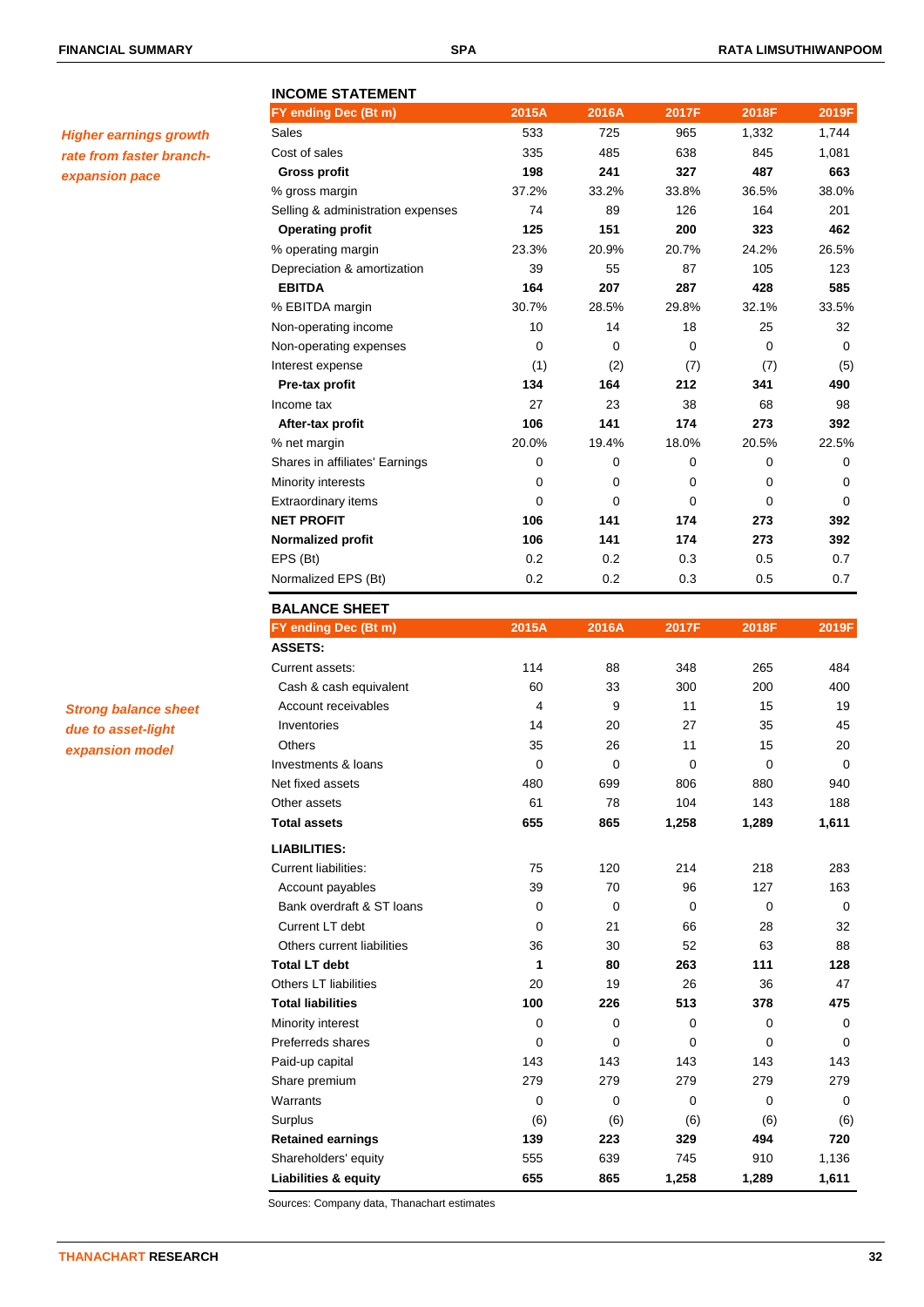|                   | <b>CASH FLOW STATEMENT</b>        |          |          |       |       |             |
|-------------------|-----------------------------------|----------|----------|-------|-------|-------------|
|                   | FY ending Dec (Bt m)              | 2015A    | 2016A    | 2017F | 2018F | 2019F       |
|                   | Earnings before tax               | 134      | 164      | 212   | 341   | 490         |
|                   | Tax paid                          | (15)     | (28)     | (28)  | (65)  | (88)        |
|                   | Depreciation & amortization       | 39       | 55       | 87    | 105   | 123         |
|                   | Chg In working capital            | (4)      | 20       | 17    | 19    | 21          |
|                   | Chg In other CA & CL / minorities | 13       | (1)      | 10    | 4     | 11          |
|                   | Cash flow from operations         | 167      | 211      | 296   | 400   | 555         |
|                   | Capex                             | (160)    | (274)    | (194) | (179) | (182)       |
|                   | ST loans & investments            | 74       | 8        | 18    | 0     | $\Omega$    |
|                   | LT loans & investments            | 0        | $\Omega$ | 0     | 0     | $\Omega$    |
|                   | Adj for asset revaluation         | 0        | 0        | 0     | 0     | $\mathbf 0$ |
|                   | Chg In other assets & liabilities | (33)     | (15)     | (16)  | (26)  | (29)        |
| flows             | <b>Cash flow from investments</b> | (118)    | (281)    | (192) | (205) | (212)       |
| <i>investment</i> | Debt financing                    | (58)     | 100      | 228   | (190) | 21          |
|                   | Capital increase                  | 0        | 0        | 0     | 0     | $\Omega$    |
|                   | Dividends paid                    | $\Omega$ | $\Omega$ | (68)  | (107) | (166)       |
|                   | Warrants & other surplus          | (35)     | (57)     | 0     | 0     | $\Omega$    |
|                   | Cash flow from financing          | (92)     | 43       | 161   | (297) | (145)       |
|                   | Free cash flow                    | 7        | (63)     | 102   | 221   | 372         |

| <b>VALUATION</b>                    |       |       |       |       |       |
|-------------------------------------|-------|-------|-------|-------|-------|
| <b>FY ending Dec</b>                | 2015A | 2016A | 2017F | 2018F | 2019F |
| Normalized PE (x)                   | 111.9 | 84.5  | 68.6  | 43.7  | 30.4  |
| Normalized PE - at target price (x) | 133.8 | 101.1 | 82.0  | 52.3  | 36.4  |
| PE(x)                               | 111.9 | 84.5  | 68.6  | 43.7  | 30.4  |
| $PE$ - at target price $(x)$        | 133.8 | 101.1 | 82.0  | 52.3  | 36.4  |
| EV/EBITDA (x)                       | 72.5  | 57.9  | 41.5  | 27.7  | 20.0  |
| EV/EBITDA - at target price (x)     | 86.8  | 69.2  | 49.7  | 33.2  | 23.9  |
| P/BV(x)                             | 21.5  | 18.6  | 16.0  | 13.1  | 10.5  |
| $P/BV - at target price (x)$        | 25.7  | 22.3  | 19.1  | 15.7  | 12.5  |
| P/CFO(x)                            | 71.5  | 56.5  | 40.3  | 29.8  | 21.5  |
| Price/sales (x)                     | 22.3  | 16.4  | 12.3  | 8.9   | 6.8   |
| Dividend yield (%)                  | 0.5   | 0.5   | 0.7   | 1.1   | 1.6   |
| FCF Yield (%)                       | 0.1   | (0.5) | 0.9   | 1.9   | 3.1   |
| (Bt)                                |       |       |       |       |       |
| Normalized EPS                      | 0.2   | 0.2   | 0.3   | 0.5   | 0.7   |
| <b>EPS</b>                          | 0.2   | 0.2   | 0.3   | 0.5   | 0.7   |
| <b>DPS</b>                          | 0.1   | 0.1   | 0.1   | 0.2   | 0.3   |
| BV/share                            | 1.0   | 1.1   | 1.3   | 1.6   | 2.0   |
| CFO/share                           | 0.3   | 0.4   | 0.5   | 0.7   | 1.0   |
| FCF/share                           | 0.0   | (0.1) | 0.2   | 0.4   | 0.7   |
|                                     |       |       |       |       |       |

*Internal cash* should cover *costs fully*

*44x PE in 2018F looks justified by a 45% EPS CAGR over 2018-20F*

Sources: Company data, Thanachart estimates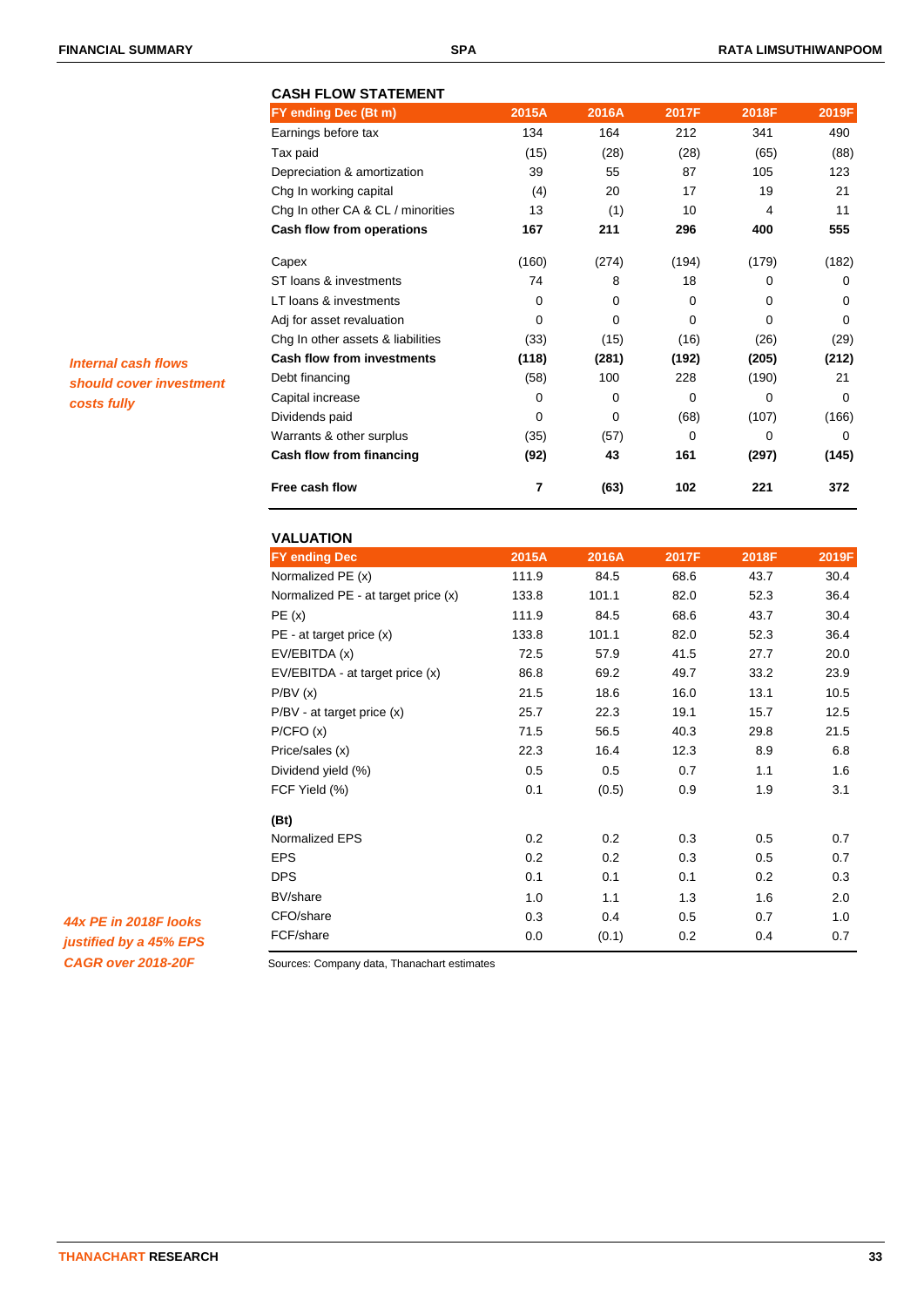| <b>FINANCIAL RATIOS</b>          |       |       |       |       |       |
|----------------------------------|-------|-------|-------|-------|-------|
| <b>FY ending Dec</b>             | 2015A | 2016A | 2017F | 2018F | 2019F |
| <b>Growth Rate</b>               |       |       |       |       |       |
| Sales (%)                        | 57.6  | 36.0  | 33.0  | 38.1  | 30.9  |
| Net profit (%)                   | 220.3 | 32.4  | 23.2  | 56.9  | 43.8  |
| EPS (%)                          | 220.3 | 32.4  | 23.2  | 56.9  | 43.8  |
| Normalized profit (%)            | 220.3 | 32.4  | 23.2  | 56.9  | 43.8  |
| Normalized EPS (%)               | 220.3 | 32.4  | 23.2  | 56.9  | 43.8  |
| Dividend payout ratio (%)        | 53.5  | 40.4  | 45.0  | 50.0  | 50.0  |
| <b>Operating performance</b>     |       |       |       |       |       |
| Gross margin (%)                 | 37.2  | 33.2  | 33.8  | 36.5  | 38.0  |
| Operating margin (%)             | 23.3  | 20.9  | 20.7  | 24.2  | 26.5  |
| EBITDA margin (%)                | 30.7  | 28.5  | 29.8  | 32.1  | 33.5  |
| Net margin (%)                   | 20.0  | 19.4  | 18.0  | 20.5  | 22.5  |
| $D/E$ (incl. minor) $(x)$        | 0.0   | 0.2   | 0.4   | 0.2   | 0.1   |
| Net $D/E$ (incl. minor) $(x)$    | (0.1) | 0.1   | 0.0   | (0.1) | (0.2) |
| Interest coverage - EBIT (x)     | 106.2 | 96.7  | 30.3  | 44.9  | 100.7 |
| Interest coverage - EBITDA (x)   | 139.5 | 132.0 | 43.6  | 59.6  | 127.4 |
| ROA - using norm profit (%)      | 17.0  | 18.5  | 16.4  | 21.4  | 27.0  |
| ROE - using norm profit (%)      | 20.5  | 23.6  | 25.1  | 32.9  | 38.3  |
| <b>DuPont</b>                    |       |       |       |       |       |
| ROE - using after tax profit (%) | 20.5  | 23.6  | 25.1  | 32.9  | 38.3  |
| - asset turnover (x)             | 0.8   | 1.0   | 0.9   | 1.0   | 1.2   |
| - operating margin (%)           | 25.3  | 22.8  | 22.6  | 26.1  | 28.3  |
| - leverage (x)                   | 1.2   | 1.3   | 1.5   | 1.5   | 1.4   |
| - interest burden (%)            | 99.1  | 99.1  | 97.0  | 97.9  | 99.1  |
| - tax burden (%)                 | 79.7  | 86.0  | 82.0  | 80.0  | 80.0  |
| WACC (%)                         | 11.5  | 11.5  | 11.5  | 11.5  | 11.5  |
| <b>ROIC (%)</b>                  | 22.7  | 26.3  | 23.2  | 33.4  | 43.5  |
| NOPAT (Bt m)                     | 99    | 130   | 164   | 258   | 370   |

Sources: Company data, Thanachart estimates

# *Rising ROE trend from franchise income and high-margin spa products*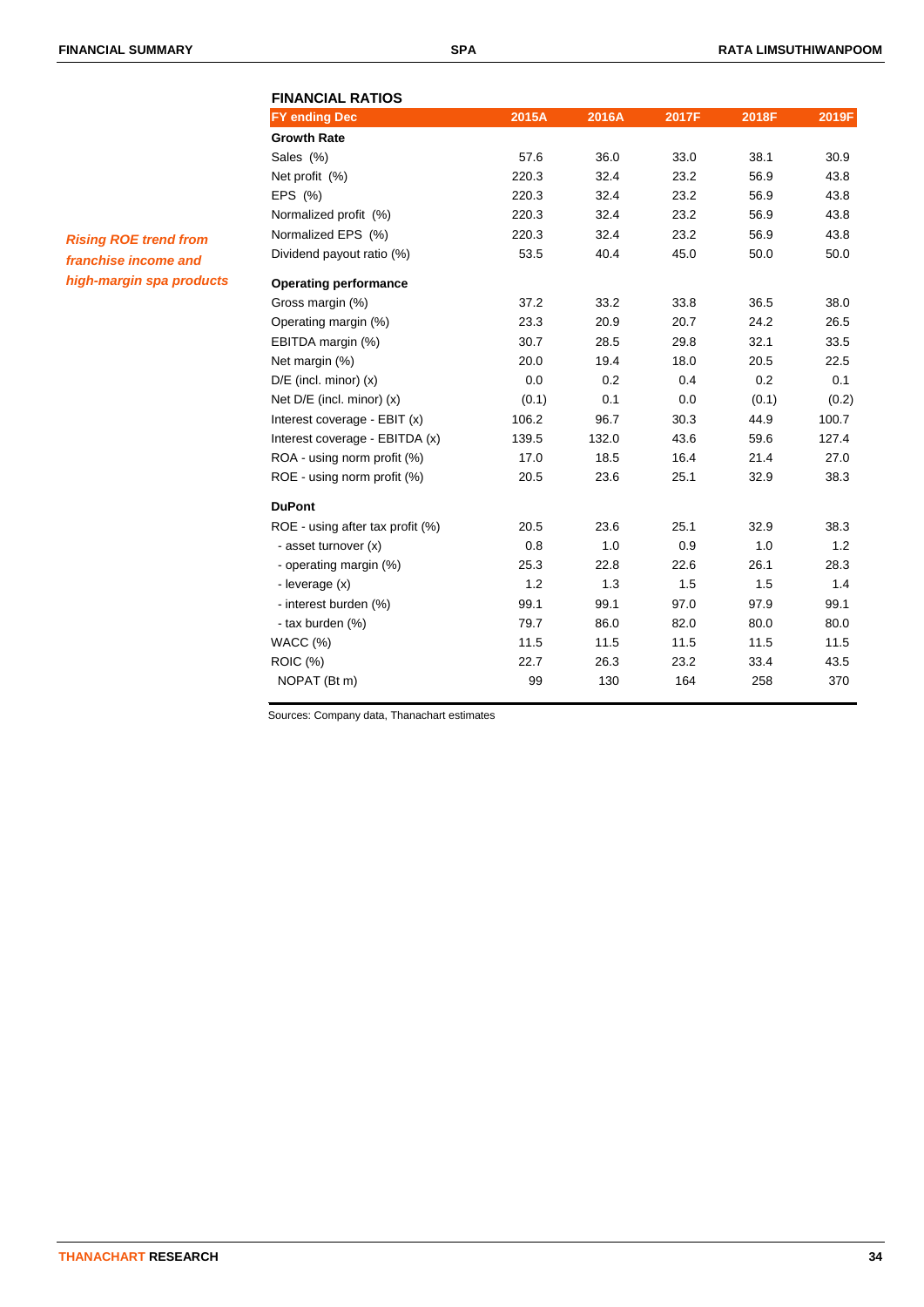### **General Disclaimers And Disclosures:**

This report is prepared and issued by Thanachart Securities Public Company Limited (TNS) as a resource only for clients of TNS, Thanachart Capital Public Company Limited (TCAP) and its group companies. Copyright © Thanachart Securities Public Company Limited. All rights reserved. The report may not be reproduced in whole or in part or delivered to other persons without our written consent.

This report is prepared by analysts who are employed by the research department of TNS. While the information is from sources believed to be reliable, neither the information nor the forecasts shall be taken as a representation or warranty for which TNS or TCAP or its group companies or any of their employees incur any responsibility. This report is provided to you for informational purposes only and it is not, and is not to be construed as, an offer or an invitation to make an offer to sell or buy any securities. Neither TNS, TCAP nor its group companies accept any liability whatsoever for any direct or consequential loss arising from any use of this report or its contents.

The information and opinions contained herein have been compiled or arrived at from sources believed reliable. However, TNS, TCAP and its group companies make no representation or warranty, express or implied, as to their accuracy or completeness. Expressions of opinion herein are subject to change without notice. The use of any information, forecasts and opinions contained in this report shall be at the sole discretion and risk of the user.

TNS, TCAP and its group companies perform and seek to perform business with companies covered in this report. TNS, TCAP, its group companies, their employees and directors may have positions and financial interest in securities mentioned in this report. TNS, TCAP or its group companies may from time to time perform investment banking or other services for, or solicit investment banking or other business from, any entity mentioned in this report. Therefore, investors should be aware of conflict of interest that may affect the objectivity of this report.

Thanachart Securities Public Company Limited may act as a Market Maker and Derivative Warrants Issuer of the securities listed in this research report. Investors are advised to carefully review the details and information in the prospectus before making investment decisions.